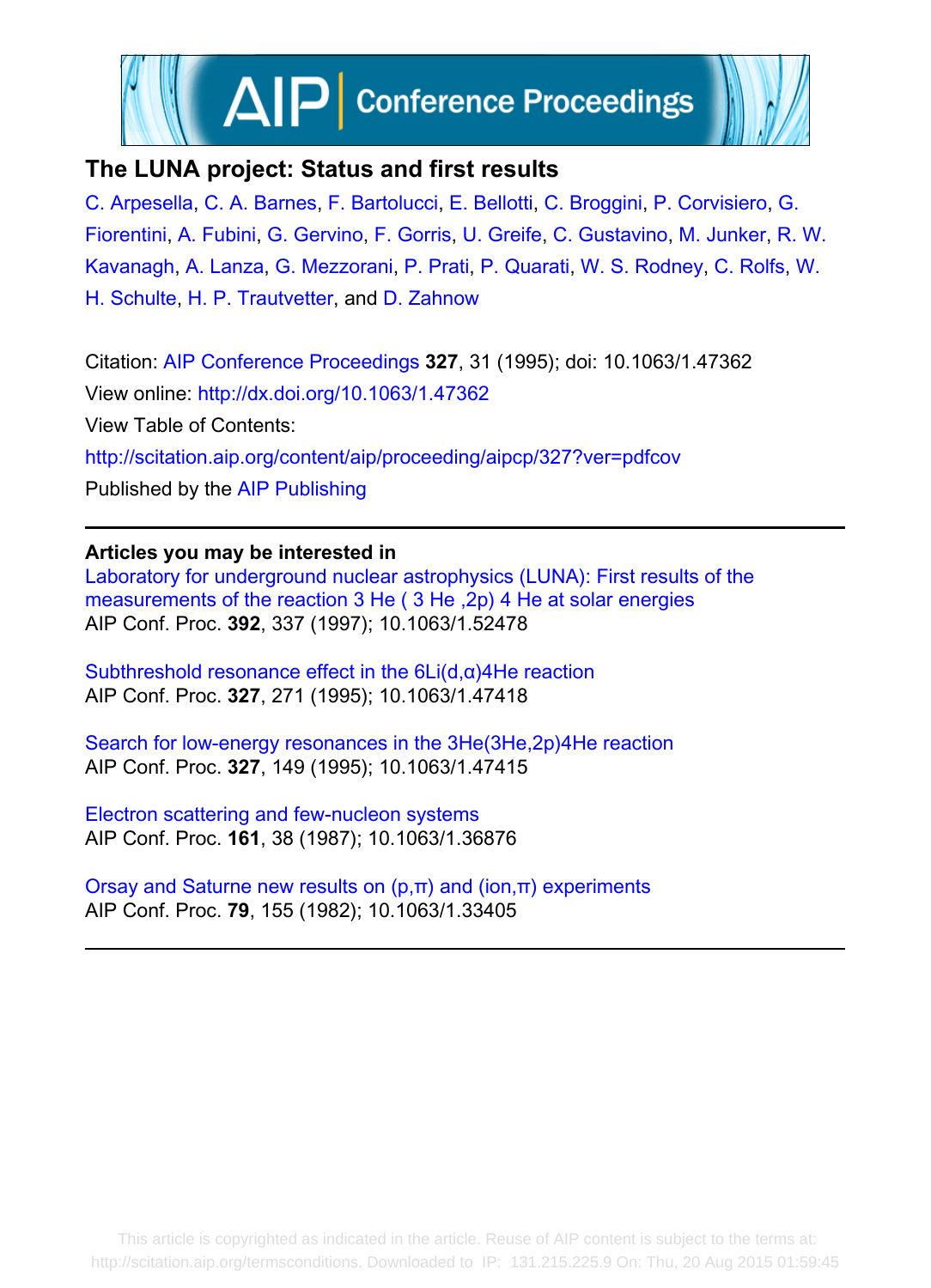# **The LUNA Project: Status and First Results**

C. Arpesella(1), C.A. Barnes(2), F. Bartolucci(1), E. Bellotti(3), C. Broggini(4), P. Corvisiero(5), G. Fiorentini(6), A. Fubini(7), G. Gervino(8), F. Gorris(9), V. Greife(9), C. Gustavino(1), M. Junker(9), R.W. Kavanagh(2), A. Lanza(5), G. Mezzorani(10), P. Prati(5), P. Quarati(ll), W.S. Rodney(12), C. Rolfs(9), W.H. Schulte(9) , H.P. Trautvetter(9), D. Zahnow(9)

*(I) Laboratori Nazionali del Gran Sasso, LNGS, Assergi, (5) Kellog Radiation Laboratory, Caltech, Pasadena, (3) Dipartimento di Fisica and INFN, Milano, (4) INFN Padova, (5) Dipartimento di Fisica and INFN, Genova, (6) Dipartimento di Fisica and INFN, Ferrara, (7) ENEA, Frascati and INFN, Torino, (8) Dipartimento di Pisica and INFN, Torino, (9) Institut für Physik mit Ionenstrahlen, Ruhr-Universität Bochum, (10) Dipartimento di Fisica and INFN, Cagliari, (11) Politecnico, Torino and INFN, Cagliari, (15) Georgetown* 

*University, Washington* 

Abstract. LUNA is a pilot project initially focused on the  ${}^{3}He({}^{3}He,2p){}^{4}He$ cross section measurement within the thermal energy region of the Sun (15-27 *KeV).* A compact high current 50 *KV* ion accelerator facility including a windowless gas target system, a beam calorimeter and four detector telescopes has been built, tested and installed underground at the Laboratori Nazionaii del Gran Sasso. The sensitivity has been improved by more than four orders of magnitude, as compared to the previous experiment.

In particular, thanks to the cosmic ray suppression, we could attain a background level of less than 1 event per week, a rate similar to the one expected from  ${}^{3}He({}^{3}He,2p){}^{4}He$  at the lower edge of the Sun thermal energy region.

#### 1. INTRODUCTION

LUNA (Laboratory for Underground Nuclear Astrophysics) is a pilot project which has the purpose of measuring a few cross sections of the reactions which are important for the generation of energy and for the synthesis of elements in the stars.

These processes occur in the stars at energies which are far below the Coulomb barrier. In this region the cross section  $\sigma(E)$  drops nearly esponentially with decreasing energy and its measurement becomes increasingly difficult. Indeed, it was not yet possible to measure  $\sigma(E)$  within the thermal energy region in the stars. Instead, the observed energy dependence of  $\sigma(E)$  at high energies had to be extrapolated to thermal energies, leading to substantial uncertainties. In particular, a possible resonance in the unmeasured region is not accounted for by the extrapolation, but it can completely dominate the reaction rate for low stellar temperatures. It is therefore compelling to extend the measurements in the low energy region.

This gives the possibility to study an additional effect: the electron screening. The beam and the target used in an experiment are usually made of ions and

http://scitation.aip.org/termsconditions. Downloaded to IP: 131.215.225.9 On: Thu, 20 Aug 2015 01:59:45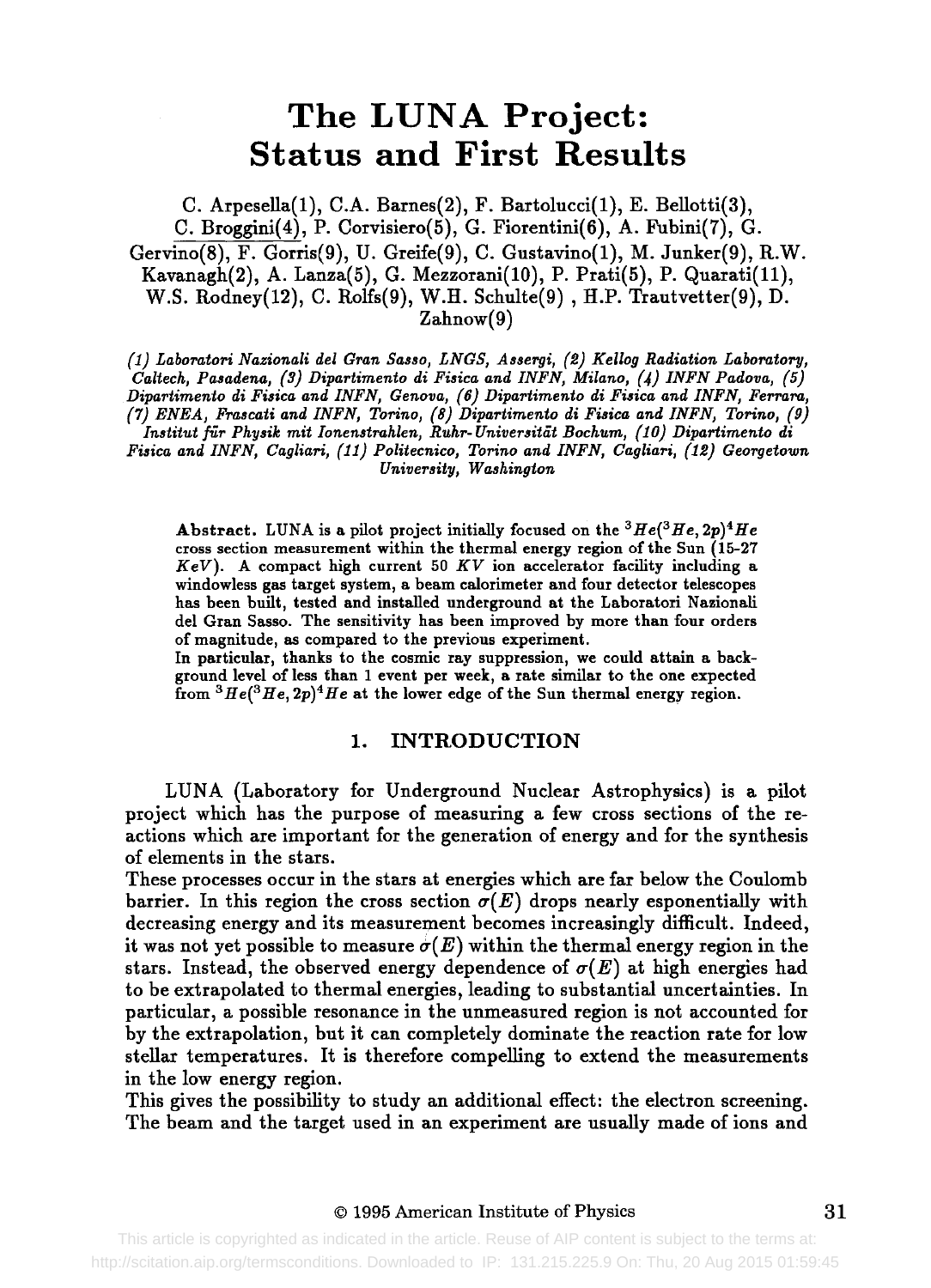neutral atoms, respectively. The electron clouds surrounding the interacting nuclides act as a screening potential, thus reducing the height of the Coulomb barrier and enhancing the cross section. The screening effect has to be measured and taken into account in order to derive the cross section for bare nuclei, which is the starting point for nuclear astrophysics calculations.

The LUNA project is initially focused on the  $^3He(^3He, 2p)^4He$  cross section measurement within the thermal energy region of the Sun (15-27 *KeV).* 

A resonance in this region has been suggested [Fowler 1972] [Fetysov and Kopysov 1972] to explain the observed high energy solar neutrino flux, a factor between 2 and 3 lower than the expected one. The enhancement in the  $3He^{3}He^{3}He$ ,  $2p)^{4}He$  cross section would decrease the relative contribution of the alternative reaction <sup>3</sup>He( $\alpha$ ,  $\gamma$ )<sup>7</sup>Be, which generates the branch responsible for high energy neutrino production in the Sun.

A resonance at energy far below 100 *KeV* has been recently suggested [Straniero 1994] to explain the galactic abundance of  $^3He$ . It is known [Reeves et al. 1973] that big-bang nucleosynthesis alone generates enough  ${}^{3}He$  to account for the observations. The *3He* production by the stars is not required: the resonance in the  ${}^{3}He({}^{3}He,2p){}^{4}He$  cross section could provide the mechanism through which the produced  ${}^{3}He$  is also destroyed inside the star.

#### 2. THE EXPERIMENTAL SETUP

The <sup>3</sup>He(<sup>3</sup>He, 2p)<sup>4</sup>He cross section has been measured down to the centre of mass energy of 24.5 *KeV* [Kranss et al. 1987], where it has the value of  $7\pm2$  pbarn. This point is just at the upper edge of the thermal energy region of the Sun.

In order to measure at lower energy, where the cross section is getting smaller and smaller, it is necessary to make several improvements. In particular the accelerator has to deliver a high intensity beam even at low energy, where the space charge repulsion within the beam ions is a severe problem; the detector efficiency has to be reasonably high and the background has to be minimized. The 50  $KV$  LUNA accelerator setup (fig. 1) consists of a duoplasmatron ion source, a beam extraction-acceleration system and a double focusing analyzing magnet. The energy spread of the source is less than 20  $eV$  and the acceleration voltage is know with an accuracy better than  $10^{-4}$ .

The  $3He<sup>+</sup>$  beam selected by the magnet enters the windowless gas target system and can interact in the detector chamber, inside which a constant  $^3He$ pressure of 0.5 *mbar* is kept. The *3He+* current entering the detector chamber is of  $\sim 0.5$  mA. Finally the beam is stopped in a calorimeter where, from the heat deposition, the beam intensity is derived with a 3% accuracy.

The detector setup consists of four  $\Delta E - E$  silicon telescopes placed around the beam axis at the distance of 2.5 and 3.5 cm. Each detector is a square of 5 cm side and 140  $\mu$ m thick ( $\Delta E$  detector) and 1 mm thick (E detector).

A mylar foil and an *Al* foil (each of 1.5 *pm* thickness) are placed in front of each telescope to shield the detectors from intense elastic scattering yields as well as from beam induced fight and heat. Moreover the detectors are cooled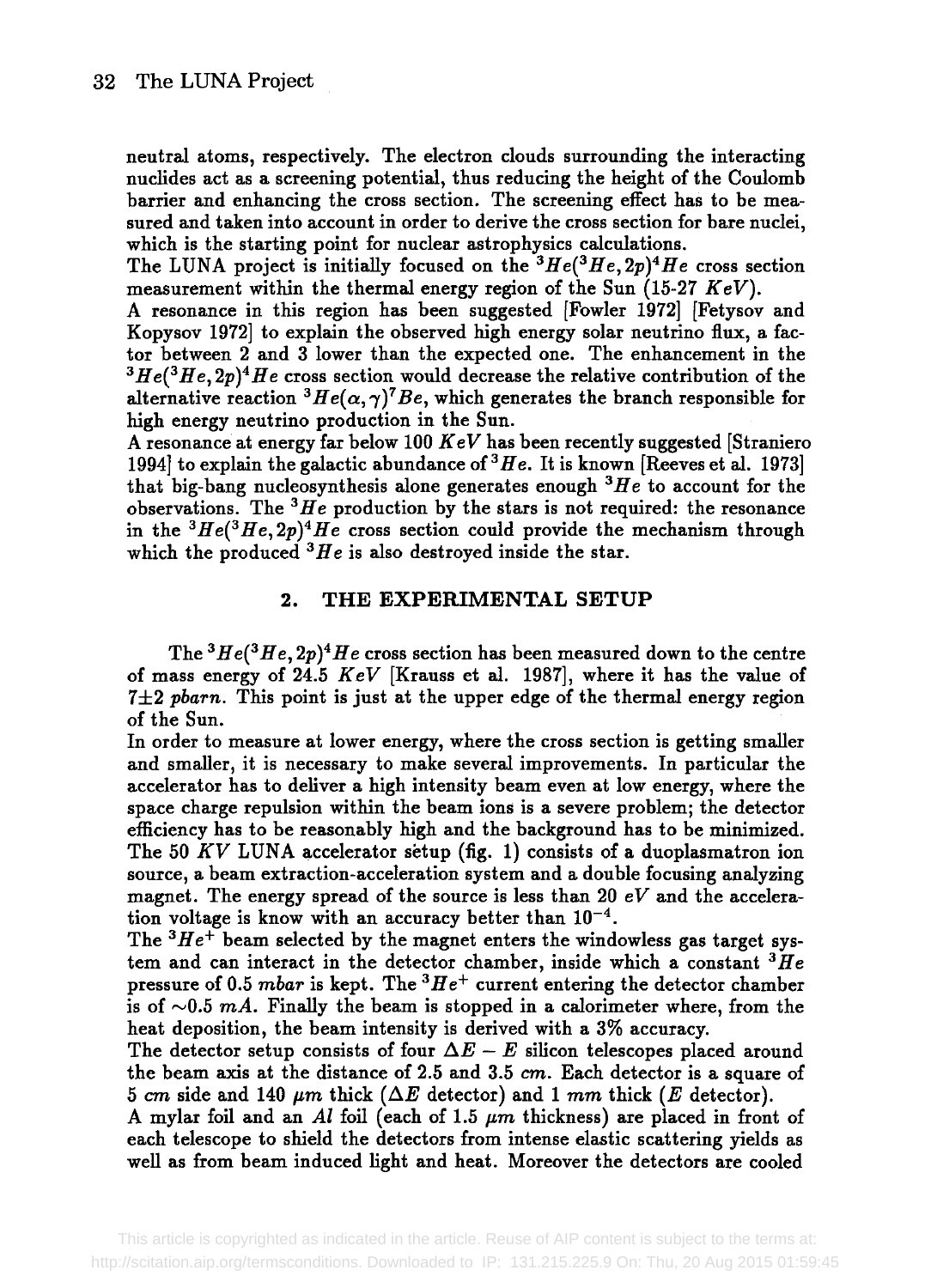down to -20  $\degree$ C in order to have a small leakage current and to mantain a good energy resolution.

With this setup, which has a  $\sim$ 13% detection efficiency, we can distinguish a proton from an  $\alpha$  and measure their energy. Thanks to this possibility one can suppress the background reactions  $d^{3}He, p)^{4}He$  and  $^{3}He(d, p)^{4}He$ , which were one of the most severe problems in previous investigations. The deuterium is contained either in the target or in the beam, as a molecule of  $HD^+$ . Because of the lower Coulomb barrier, even a tiny deuterium contamination is enough to produce a higher rate than the one of  $^3He(^3He,2p)^4He$ . However the protons coming out from the two different reactions have different energies: 14.7  $MeV$  in  $d+^3He$  and less than 10.7  $MeV$  in  ${}^3He+{}^3He$ . Therefore, by measuring the proton energy it is possible to distinguish between the two processes.

In addition to the background due to deuterium contamination we have to consider the background due to the natural radioactivity of the detector itself and of the environment, to the cosmic rays and to the neutrons.

A passive shielding around the detectors can provide a reduction of gammas and neutrons from the environment, but it produces at the same time an increase of gammas and neutrons due to the cosmic ray interactions in the shielding itself. An active shielding can only partially reduce the problem, because some of the activation due to spallation or  $\mu^-$  capture gives rise to a delayed background.

The best solution is to strongly suppress the cosmic ray flux by going underground. At the end of 1993 we installed our accelerator facility at the Laboratori Nazionali del Gran Sasso (LNGS), at a depth equivalent to  $\sim 3600$ meters of water. Here the muon flux is reduced by a factor  $10^6$  and the neutron flux by a factor  $10^3$ . LUNA is in a dedicated room separated from the other experiments by at least 60  $m$  of rock.

The background due to the natural radioactivity of the detector setup itself is suppressed by the coincidence requirement between the proton signals in the  $\Delta E$  and E detectors of a telescope.

### 3. STATUS AND FIRST RESULTS

The 50 *KV* facility has been tested over a period of 3 months at the Bochum University and then moved to LNGS in late 1993.

During the test phase it was possible to obtain some interesting physics results. In particular we measured the  $d^{3}He, p)^{4}He$  cross section down to the centre of mass energy of 5.4 *KeV,* where we clearly saw the enhancement due to the electron screening. Of course we will repeat and improve the experiment underground, thus exploiting the strong background reduction. In particular we will measure in the lower energy region, where the screening effect is getting larger and larger and its determination is less dependent on the extrapolation from the high energy data. However the results already show the LUNA capability of performing cross section measurements at energies far below those of previous works.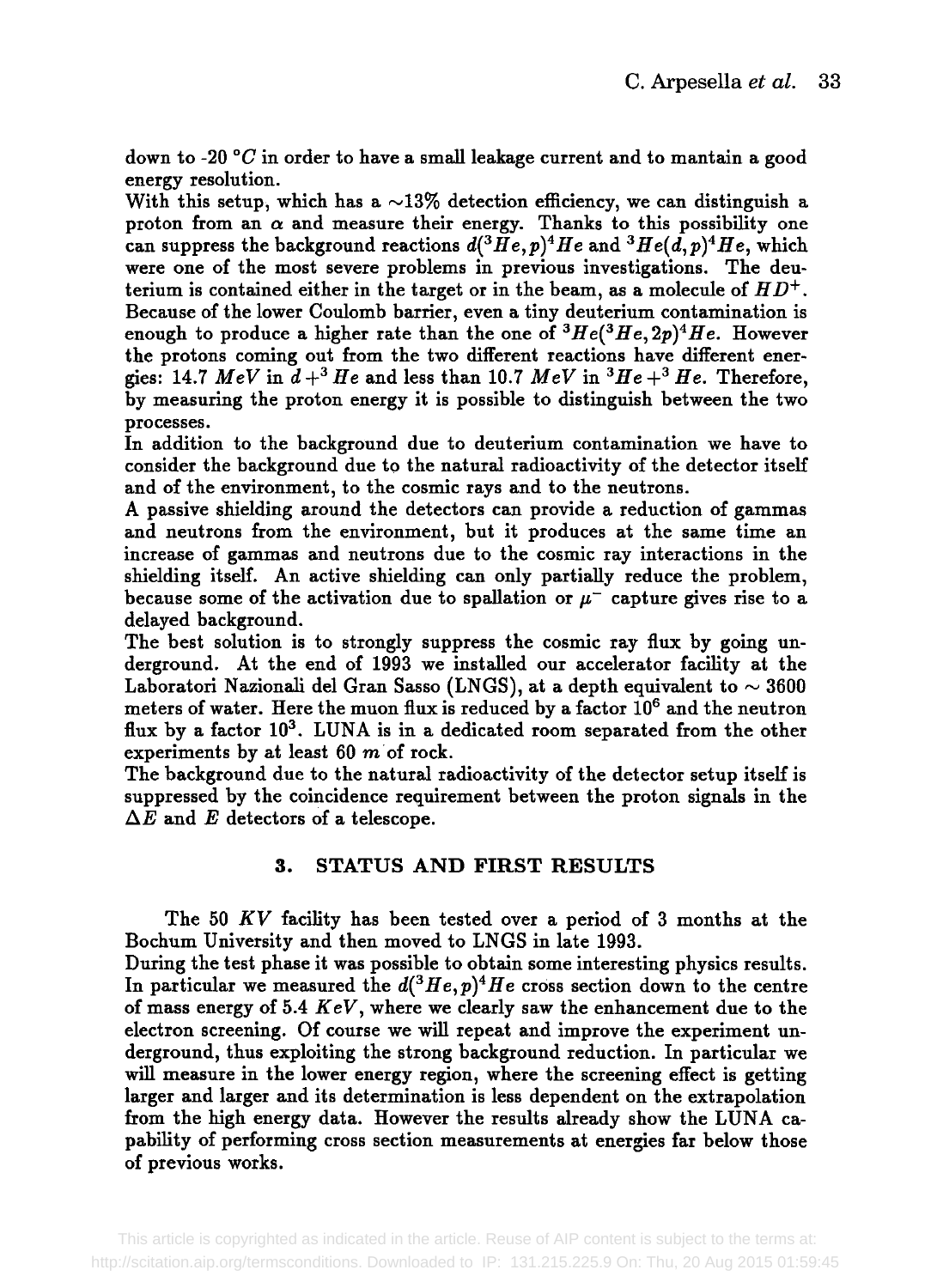Our facility can be easily connected to an accelerator of higher energy. We did so with the 450 KV Bochum accelerator and we measured the <sup>3</sup>He(<sup>3</sup>He, 2p)<sup>4</sup>He cross section over the centre of mass energy region from 46 to 92 *KeV.* The results are in good agreement with the existing measurement [Krauss et al. 1987] both in the energy dependence as well as in the absolute scale.

We also verified that the  ${}^{3}He({}^{3}He,2p){}^{4}He$  protons can be easily separated from the protons due to  $d^{3}He, p)^{4}He$  or  $^{3}He(d,p)^{4}He$ .

The LUNA facility is now installed underground at LNGS, where, first of all, we checked the background reduction. Background events are all the protonlike events in the energy region of the <sup>3</sup>He(<sup>3</sup>He, 2p)<sup>4</sup>He protons. We counted less than 1 of them per week, with at least a factor 200 reduction as compared to the background we measured in Bochum.

We are now starting the measurement of the  $^3He(^3He, 2p)^4He$  cross section. First at the centre of mass energy of 25 *KeV,* an important point for the overlap with the previous work [Krauss et al. 1987], and where we expect the "huge" rate of  $\sim$ 130 events per day. We will then decrease the energy to cover the thermal energy region of the Sun, thus approaching the low rate typical of many underground experiments: for instance  $\sim$ 2 events per week at the centre of mass energy of 17 *KeV* (this rate has been calculated without taking into account the screening effect and a possible resonance).

#### **4. CONCLUSION**

LUNA is a pilot project initially focused on the  $^3He(^3He, 2p)^4He$  cross section measurement within the thermal energy region of the Sun.

To achieve this goal the experimental sensitivity has been improved, as compared to the previous experiment, by more than four orders of magnitude: **a**  factor 3 in the beam current, a factor 20 in the detection efficiency and more than a factor 200 in the background reduction.

We are now starting the experiment with the 50 *KV* accelerator facility installed underground at LNGS.

The <sup>3</sup>He(<sup>3</sup>He, 2p)<sup>4</sup>He cross section measurement will last for about one year, after which, we hope, LUNA will have shown that it is possible to explore new interesting regions in nuclear astrophysics by going underground and by using some of the typical techniques of underground physics.

#### **REFERENCES**

Fowler W.A. 1972, Nature, 238, 24

Fetysov V.N. and Kopysov Y.S. 1972, Phys. Lett,, B40, 602

Straniero O. 1994, talk given at the Summer Institute on Nuclear Physics and Astrophysics, LNGS (Assergi), 27 June-7 July 1994

Reeves H. et al. 1973, ApJ, 179, 909

Krauss A. et al. 1987, Nucl. Phys. A467, 273